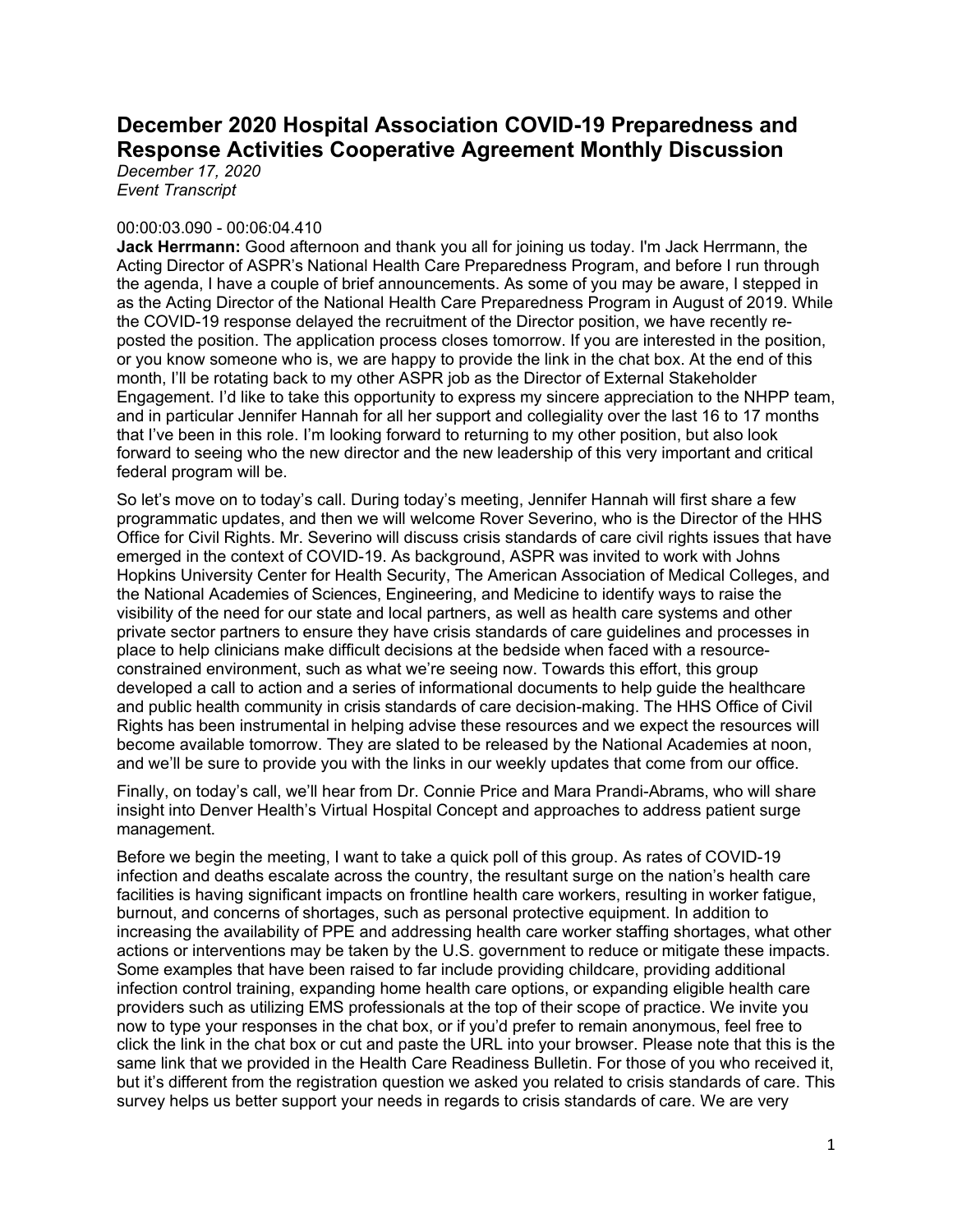interested in trying to understanding what, if anything, the government can do to help relieve that pressure on the front lines and address some of the mental health issues and other challenges that frontline health care workers are dealing with.

So now let me pass it over to Jennifer Hannah and she'll share a few programmatic updates.

#### 00:06:06.840 - 00:08:22.200

**Jennifer Hannah:** Thank you Jack. Before I begin, I would like to take a moment to thank Jack for his leadership during this time and during his time as the Acting NHPP Director. We greatly appreciate the time that he has spent in NHPP, and although he is leaving us, he's not going far and we look forward to continuing to work collaboratively with him.

I have just a few updates. You all should now be receiving the Health Care Readiness Bulletin, which generally comes out every Monday. It provides the latest information on upcoming meetings, Cooperative Agreement requirements, and health care specific trainings and webinars offered by ASPR and our partners.

As some of you may have seen, we sent a brief update to you recently regarding the rollout of the Cooperative Agreement Accountability and Management platform, or CAAMP, right before the Thanksgiving holiday. While we have you all on the phone, we wanted to provide you with a quick update. We are still working closely with the HHS Office of the Chief Information Officer to obtain necessary approvals to go live. This is a necessary step and although it has moved slower than we would have hoped, we are confident we will get there. Once we've been given the green light, we are essentially ready to roll out the platform to you, and we will start with training sessions and office hours to familiarize you with the functionality. Key to this platform, of course, is the ability to report on performance measures. Once the platform is open, please be assured that you will have ample time to complete the required reporting. Please let us know if you have any questions or concerns about CAAMP. You can send those questions to the HPP mailbox at [hpp@hhs.gov.](mailto:hpp@hhs.gov)  Again, I want to emphasize that you will have ample time to complete your mid-year reports once the platform is live.

I will now pass it over to Mr. Roger Severino from the HHS Office of Civil Rights.

# 00:08:27.480 - 00:17:33.180

**Roger Severino:** Thank you very much. It's my pleasure to be speaking with you today about one of the most important questions our country can be facing. What is life worth? Who decides who gets to live and who gets to die? At HHS, we've done everything in our power to make sure that hospitals have the resources they need so that they avoid having to face those tough questions, but we have to prepare for the worst in case it does happen. We encourage states and hospitals to adopt crisis standards of care that provide the guidelines for these "What If?" scenarios if the time does come where resource allocation decisions have to be made.

There's a lot of discretion where states operate in this area, but my office, the Office for Civil Rights, sets out the boundaries and the guidelines to make sure that nobody is left behind, and that everybody gets a fair shot, that discrimination never has any place in life and death decisions. Our civil rights are there to provide those guardrails because there's been an unfortunate history with the medical profession, especially on the topic of disability and age, that has not given full solicitude to the most vulnerable members of our community. Our office enforces Section 504 of the Rehabilitation Act, the Americans with Disabilities Act, and the Age Discrimination Act, among others, to make sure that when the going gets tough, the most vulnerable do not get thrown overboard. Unfortunately, in some quarters, there is a utilitarian ethic and a temptation to try to reduce people to some composite measure of their worth, which will, by its very nature discriminate against people with disabilities and older persons, and we want to resist that temptation.

When we face a crisis such as this global pandemic, that is a time and we need to hold fast to our civil rights laws. Our civil rights laws are not suspended during a crisis. Whenever we forget our Constitution and our civil rights laws in times of emergency, things only go badly and we end up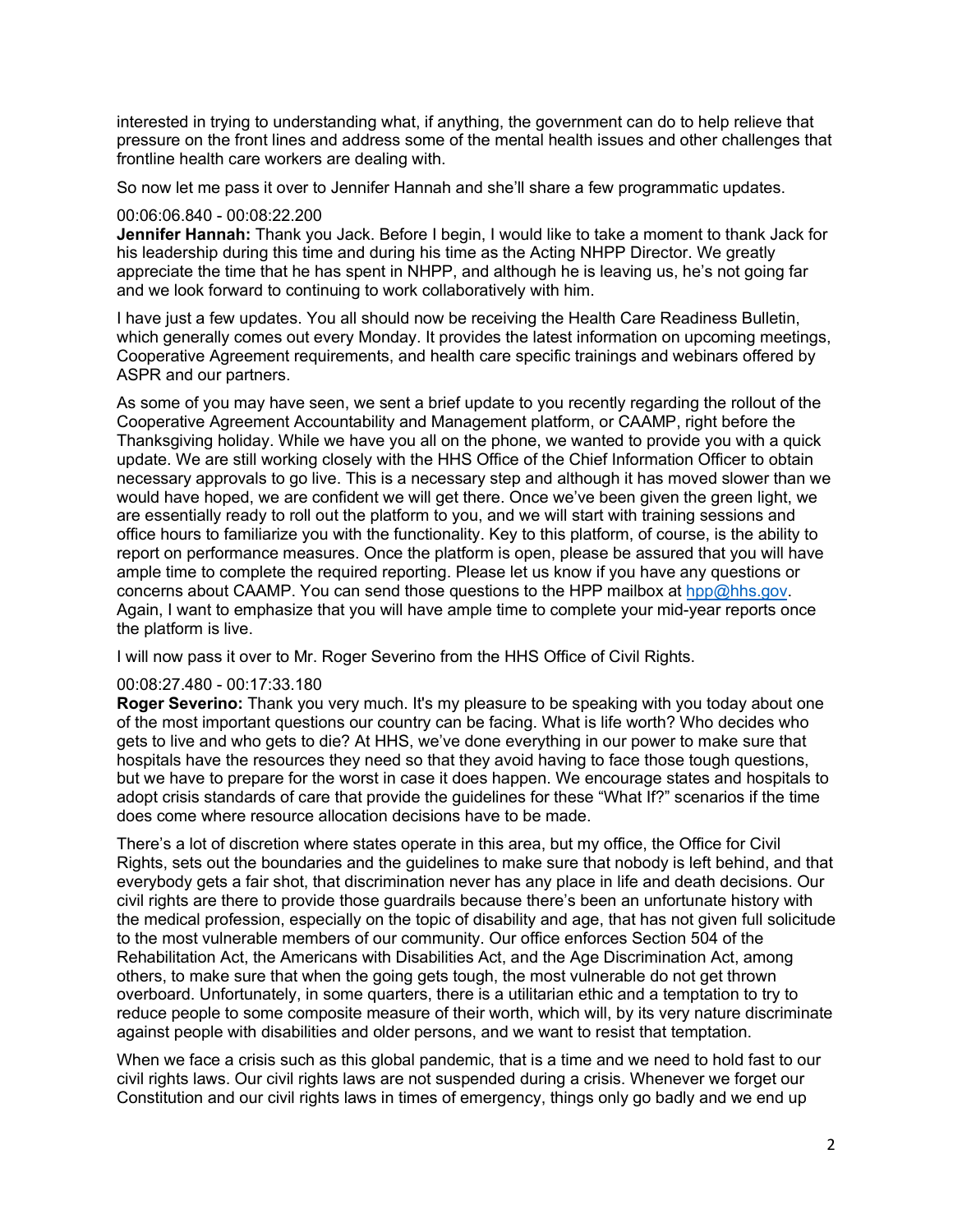regretting it as a county. So far, we've been working very hard with states to make sure that whenever these decisions are made to adopt crisis standards of care, that the people who need the protection are protected.

To give you one example, one state dusted off their crisis standards of care plans and we discovered that they had not updated it in quite some time. They had a categorical exclusion for persons with "profound mental retardation," so that they would be flatly ineligible for a ventilator in case of shortage. Now imagine that. What message does that send as a society to people with Down Syndrome, for example, that your life is not even worth attempting to save so they could get a ventilator to somebody who is "more worthwhile?"

Thankfully, after our intervention, the state quickly dispensed with that archaic standard and we've seen other states improve their standards, not just on categorical exclusions based on disability, but also the prioritization of persons based on disability and age. I'm going to walk through just a few of the standards that we've picked up on in review of the states who have been working collaboratively with us so that you can get a sense of where the trip wires are and how you can address them.

Whenever you specifically mention a particular disability as a basis for distinction and create a criterion for either exclusion from a particular life-saving care or reprioritization, you are running into dangerous territory. There are clinically relevant bases for determining who should be allocated a resource. Saving the maximum number of lives is a noble, laudable goal. You are not reduced to simple coin flips to determine who gets scarce resources. However, when you do make these choices, they have to be based on an individualized assessment, which means each person has an equal shot. You don't reduce them to a category and then exclude, you must take an equal individualized assessment based on the best objective medical evidence of that person in that circumstance, given the circumstances.

Second, do not rely on stereotypes. Do not rely on quality of life judgements, thinking: "What is this person's life going to be like before, during, and after treatment?" Even if a person will have a difficult life, that's their life. Medical professionals should not be in a position of weighing the relative value of one life versus another based on their condition or their ability.

So, what standards can be used? We focus on short-term survivability to discharge from the hospital. Whatever their treatment or allocation of resources, you're on safe ground if you focus on their odds and likelihood of survival to discharge. You could use all sorts of tools for that decisionmaking. We've seen use of the Modified Sequential Organ Failure Assessment (MSOFA) for sequential organ failure. My office does not comment on whether or not that is the best tool or an appropriate tool for medical indications or analysis or diagnostics of survival likelihoods, we are saying whatever tools are used cannot discriminate on the basis of age or disability. So if someone were to use an MSOFA, if it has a ranking order that includes something that has a disparate impact on disability, provide reasonable modification, auxiliary aids, and support for that person with a disability. So, if you're doing an exam of cognitive ability, it's very different when someone has difficulty with comprehension and eye tracking once they've had a traumatic head injury versus a person who has a long-term developmental disability. They're very different circumstances and you have to make sure their tools can take into account those differences, make the reasonable modifications, and take into account auxiliary aids and support.

There is a question of reallocation of resources. If somebody comes in with a ventilator that is a personal ventilator. They do not want to ever be in a position where they're afraid to go to the hospital because it might be taken away from them and given to somebody else from these impermissible measures. Being proactive and seeing that reallocation of somebody's personal ventilator is not allowed is something that we encourage states to adopt.

Additionally, resource intensity as well as duration of need. People with disabilities need auxiliary aids to support, or reasonable modifications. Older persons as well. People to assist them with communication. We want to make sure we don't discriminate because they have additional needs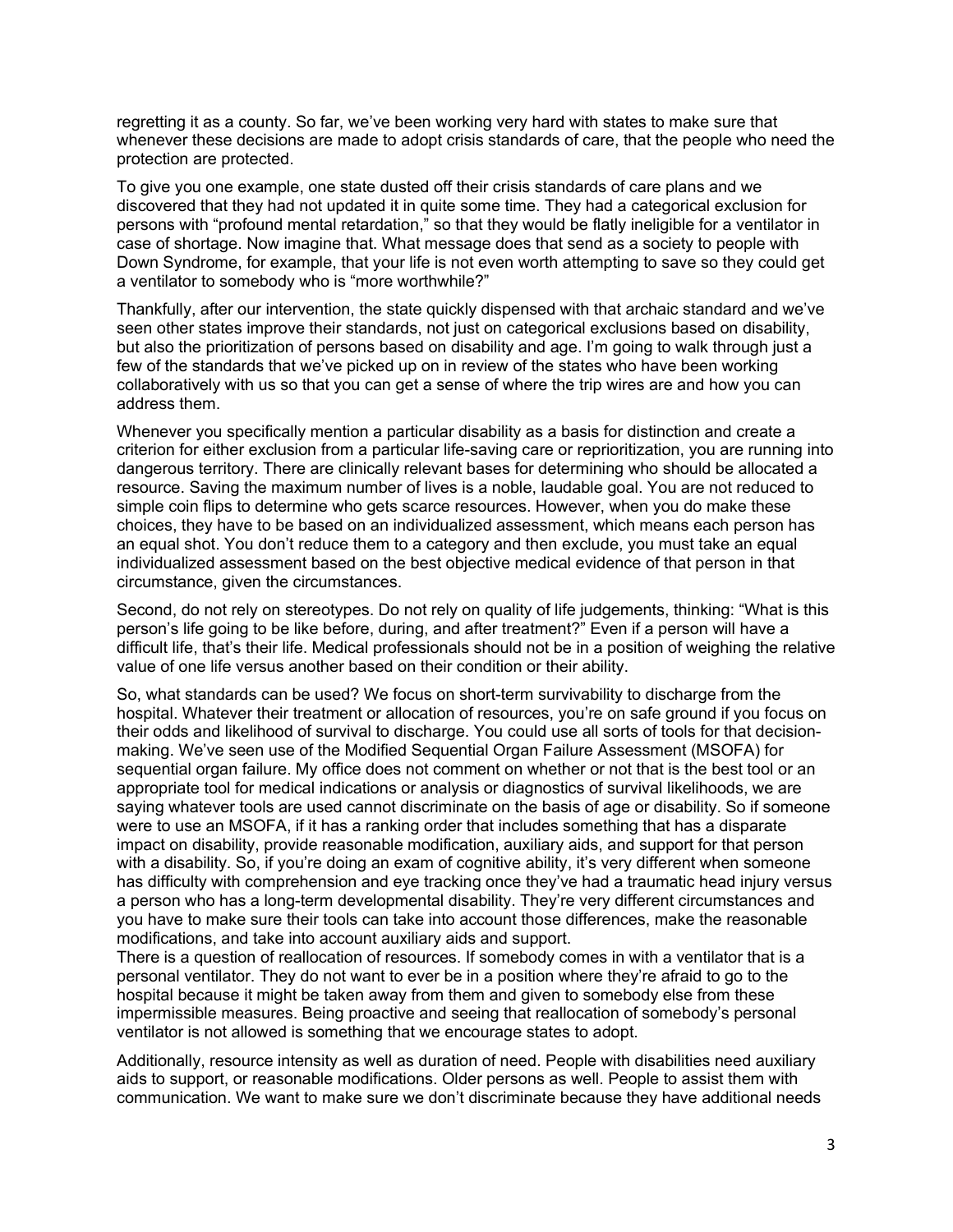even during times of scarcity. So there are clear boundary lines on doing what we can to modify our policies and make accommodations so that persons with disabilities are put on an equal plane with people without, and resource intensity and duration of need is one where you start getting into difficult territory.

And additionally, advanced directives. If medical providers are pressuring advanced directives or making it a condition before they do treatment, that's putting people in a very vulnerable state and an unfair position. We encourage states to specifically disavow pressuring people to accept advanced directives, especially as a way of triage, because that puts people in an imbalance.

We want transparency. It's far better to have plans out there, debated with the public, where we have competing ideas of the public good come together than to have it done under the table left to the discretion of somebody on the ground. My sister is a paramedic nurse in an emergency room. She's in the thick of the battle. It'd be unfair to her to not provide proper guidance in these difficult life and death circumstances. There's a way that we could fulfill the goals of maximizing the number of lives saved without using impermissible criteria that discriminate against older persons and persons with disability, using that individualized method that uses medically relevant information based on the likelihood of survival. Those are the touchstones that we've seen in so many states, and the National Academies will come out with a report touching on these things. If you're interested in any particular example, we recommend the State of Utah's Crisis Standards of Care and the State of Oregon's Principles of Crisis Standards of Care. They are fantastic models. My Office for Civil Rights is open to provide any technical assistance to you on the ground who need it. We are here to help to the extent we can as fast as we can, because we are all in it together.

#### 00:17:43.980 - 00:18:31.620

**Maria Ramos:** Great. Thank you so much, Roger. To everyone on the phone, please feel free to submit questions via the written form in the chat. If you'd like to ask a question live, feel free to click on the participants icon at the bottom of your screen and the raise hand button on the right hand side.

#### 00:18:41.970 - 00:20:39.900

**Jack Herrmann:** I just want to remind our State Hospital Association colleagues on the line that as we look at what we are currently faced with across the country and in the increasing escalation of stress on hospital systems as a result of the spread of the virus where ICU Capacity is surging and other care delivery systems are becoming more and more stretched, we do encourage you to make us aware of the particular challenges in your jurisdictions that are notable, and thinks that we should be monitoring here at ASPR as well as where there are implications around this issue of crisis standards of care as we're looking at it. Obviously we're looking at various first line defenses, such as the use of monoclonal antibody therapeutics as ways and methods to hopefully mitigate a community reaching that crisis standards of care line. We recognize that communities across the country are dealing with this in a variety of different ways, and many communities are already having to make critical decisions on care delivery. In order for us to maintain what is happening on the front line, we would just appreciate you letting us know if there are specific concerns or issues that are going on in your jurisdictions or thinks that you believe the federal government can be doing to support those jurisdictions.

# 00:20:40.650 - 00:20:49.950

**Maria Ramos:** I did see a couple come through the chat. The first question is: Can you please repeat the states with a good model for crisis care?

# 00:20:53.040 - 00:21:24.450

**Roger Severino:** Utah as well as Oregon. I think those are the two best we've seen. We've reached resolutions with four states and are on the verge of a fifth and sixth. I think those are the two best models. As we've gone through crisis standards of care and speaking a lot with hospitals and medical professionals and civil rights advocates, a lot of it was complaint-driven and the result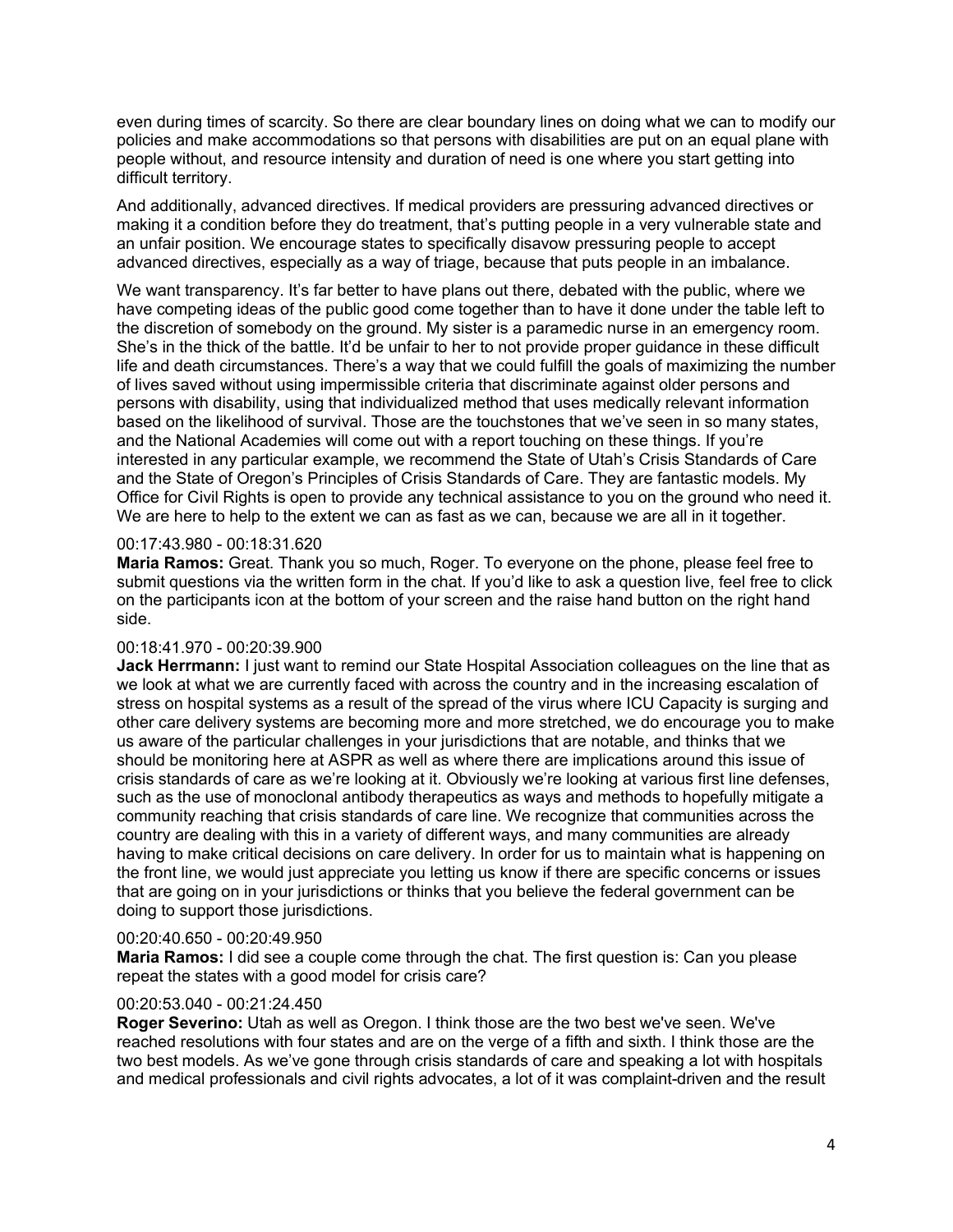of this interactive process over time, we think that Utah and Oregon are the best. We can provide links for you as well. I'll try to track it down for the chat.

#### 00:21:25.980 - 00:22:04.140

**Maria Ramos:** Wonderful, thank you. It looks like Utah has dropped a link to their crisis standards of care resources, and it was updated as recently as yesterday. That is available in the chat as well.

Thank you so much, Roger. I will pass it over to Dr. Price and Mara to begin their presentation.

# 00:22:04.530 - 00:23:40.650

**Connie Price:** Thank you. My name is Connie Savor Price. I am the Chief Medical Officer at Denver Health in Denver, Colorado, and I'm also an infectious diseases physician. Mara Prandi-Abrams and I wanted to present to you our approach to planning for the surge of COVID patients in our hospital. A lot of creative solutions were needed, including things like innovations, like Virtual Hospital at Home. We'll touch briefly on that. I found in my years of disaster planning that it's really nice to have a surge plan, but until you know exactly what you're in and what the special threat is with regard to emerging pathogens, it's really hard to do this up front. I hope that some of the principles that we describe here might be useful in informing future models and planning for future emerging infectious disease threats in hospitals going forward. With that, I will turn it over to the real brains of this duo, which is Mara Prandi-Abrams, who is our Operations Manager of Patient Flow at Denver Health.

#### 00:23:41.760 - 00:32:15.270

**Mara Prandi-Abrams:** Thank you Connie. I'm here to talk a little but about how we've approached it and what we've seen and what was different in the first surge versus the second surge. I will talk a little bit about who we are, what we looked like before COVID, our Spring surge in that Virtual Hospital at Home, as well as our Fall surge and share our surge plan.

We're Denver's safety net hospital. We are about 550 licensed beds. We are actually a full system that includes our hospital, primary specialty care, multiple urgent cares, behavior health, Denver Public Health, school-based health centers, poison and drug safety, and we are also the 911 system. A high percentage of our patients are Medicaid, so we definitely treat that population as a majority.

Pre-COVID we had about 227 adult med surge and critical care, which was split about 47 ICU and 12 intermediate care. The rest of the licensed beds were things like psych, we have our correctional care facility, women and children, and various things like an eating disorder clinic and things of that nature. We did have frequent adult ED boarding and we did typically have capacity in our Women and Children Pavilion.

In the Spring, we definitely saw a large number of sick COVID patients as I imagined much of the country did. We did still have overall capacity in our hospital because we weren't seeing the typical patients that were coming into our hospital before that. People definitely took notice to stay home. As part of that surge, we took multiple of our existing med surge units and we added that ICU infrastructure so that we can actually increase our ICU capacity by quite a lot. We did also convert a unit that had been one-third immediate care and two-thirds med surge care, and we created a kind of flexible unit which allowed us to flex up and down based on what the need was, whether that was floor care, intermediate care, or critical care on that unit. We did consolidate some of our lower census pediatric units, which really gave us more beds that we could leverage for that adult population that we were seeing in quite high numbers.

We developed a surge plan specific to this crisis and we also created this Virtual Hospital at Home program. So let's talk about that Virtual Hospital at Home and ultimately our goal is: How do we not hospitalize patients that were higher risk that had COVID-19 to make sure we reserved our hospital capacity for those who really needed it and met criteria. In addition, we hoped to be able to discharge our patients with COVID so that they could reduce their length of stay and really open up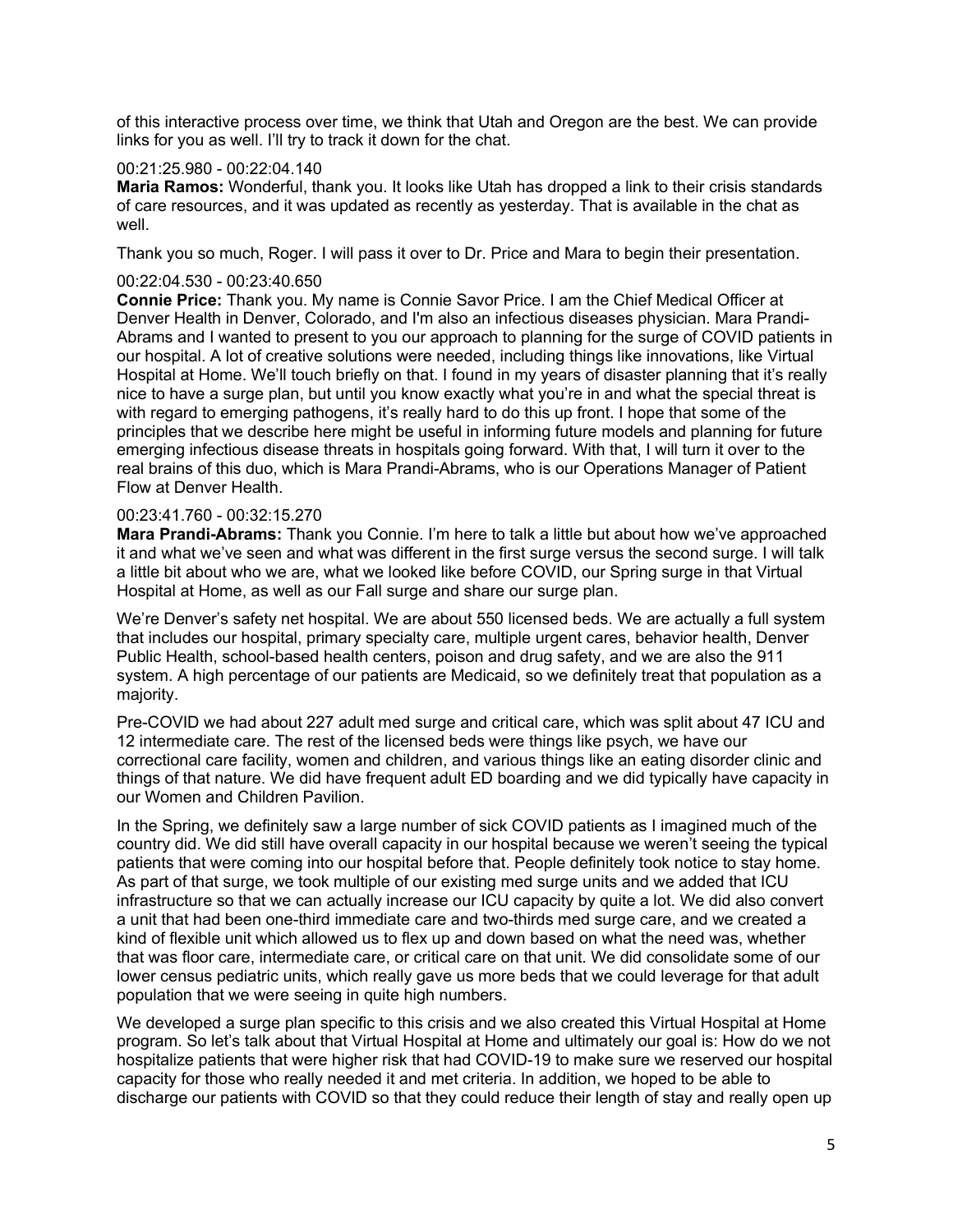those hospital beds for other patients out of our hospital. It was an extra level of safety for those patients who are enrolled in the program to make sure that if they were decompensating, we could quickly catch that and get them to the next higher level of care that they needed.

The criteria for that program has really changed as we've not had as much hospital bed capacity. Initially, it was really just one or more risk factors for decompensation and now the criteria have increased to two or more risk factors. We can really monitor that mild hypoxia outside of the hospital. The program was focused on how to use our outpatient providers—providers, nurses, care navigators—to monitor patients at home? Patients were given a pulse oximeter, a blood pressure cuff, and a thermometer and they would receive two calls daily. Typically, one from the provider and one from the nurse to really check in on how those vital signs were going at home, any concerns in terms of what they were experiencing, and things of that nature. Patients would be monitored through that usual timeframe of decompensation and really monitor for that improvement or not. Patients were provided education, meal assistance, supplemental oxygen as needed, and then ultimately the patients experiencing decompensation, we could arrange for them to be transported to the hospital so that they didn't really have to worry about anything and we could focus on just getting them to the hospital to get well. As part of the second surge, we provide therapeutics for patients who meet that criteria as well.

Capacity in our Virtual Hospital at Home and the results, like I said before, really flex staffing to meet demand. It's been about 30 to 35 patients daily, but we've had as many as 45 and if we need to, we can actually increase even more. Because it's been such a popular program, we've had to downgrade some of those lower risk patients to less intensive monitoring to really allow our providers and nurses to focus on those that are a little bit higher risk. As of yesterday, we've seen 1,000 patients in the program for an average duration of the program for about four days. For the initial analysis that was done during that Spring surge of 288 patients, only about 13% required care escalation and those that did require it, about 34% of those were admitted to the hospital.

The patient feedback has been very, very positive and a huge shoutout to the folks down at the bottom there, Stacey Altman and Dr. Ryan, as well as Dr. Hanratty, who really put this program together. It's been a huge success at our hospital.

So, in the Fall, it's been a really different set of patients that we've seen. While we've seen that increase in COVID patients, we've also seen a pretty large increase in non-COVID patients. So overall, our hospital capacity has been much fuller. We did go ahead and permanently convert some of those units that we had capitalized on from our women and children's unit in the Spring to increase our adult capacity. In addition, we privileged pediatricians so that they could treat patients up to age 30, which really allowed us some flexibility when the hospital was fuller so that we can treat our older adults in our adult units. The availability of having heated high-flow oxygen has made it so that we can offload our ICU and allow our respiratory therapists to treat more patients in our floor units instead of in the ICU.

As always, with the greatest-laid plans, you have to change them oftentimes. Our surge plan tended to have larger increments in terms of how many beds we increased at each level, and we learned that that really was not feasible and ultimately, we didn't need to increase by 40 to 50 beds at a time. We work to really break down our surge into smaller levels both to make it easier to move up levels as well as allow for recruiting staff to keep up with a lot of that. Staff, as I imagine many people are experiencing, is hard to find, and so we're using a lot of that temporary staff.

After that, our surge plan was ready to go. When we received an order from the Colorado governor to increase capacity by 50%, we were able to quickly respond to that and use both our hospital capacity as well as our Virtual Hospital at Home capacity as part of that response to that executive order

This is our surge plan. You can see that level one was where we were pre-COVID and then level two is where we were in the Spring. Each level as we go up allows us to increase capacity, doubling beds in certain rooms, increasing both ICU and med surge capacity frequently at different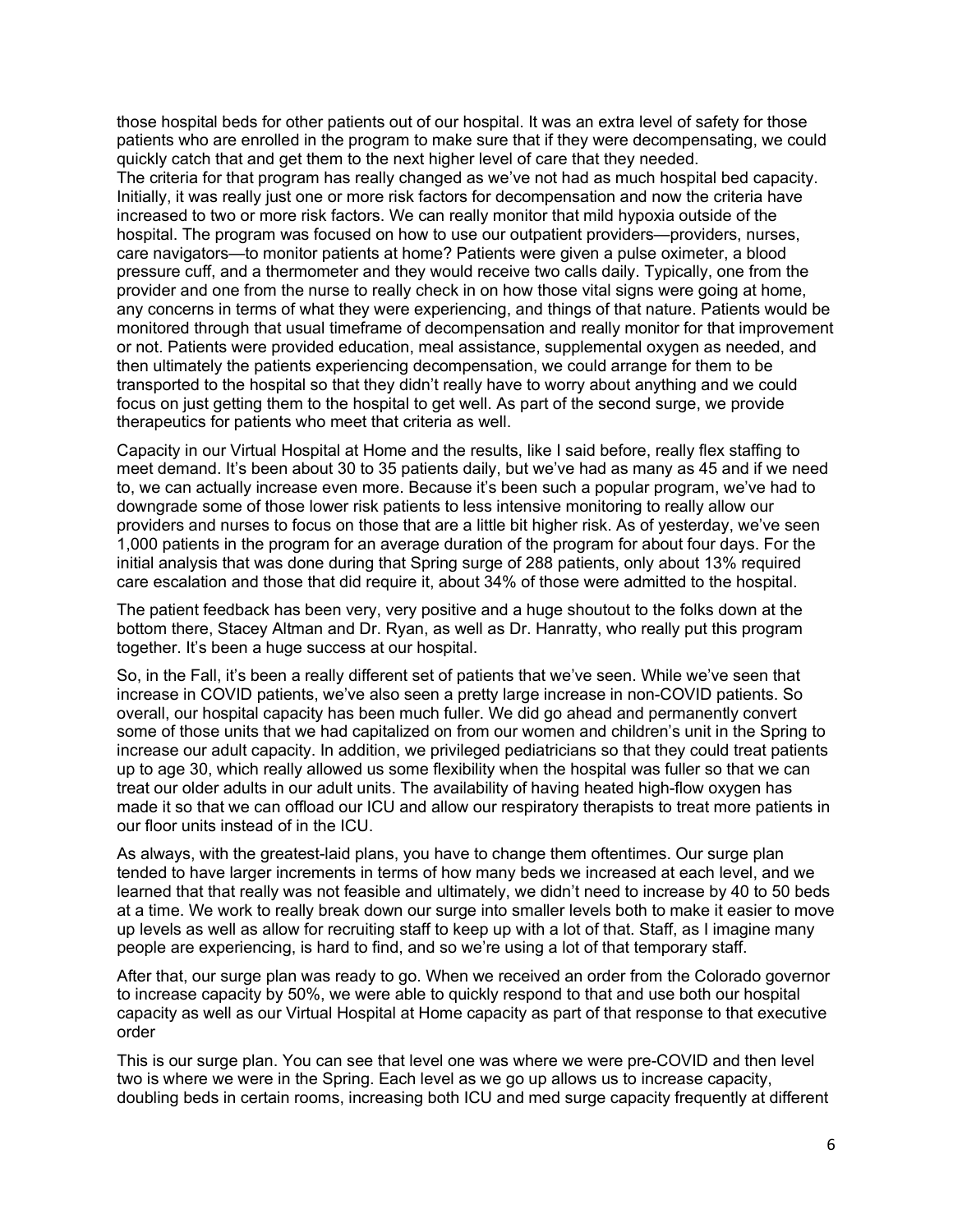levels to make sure that we don't have too much of one versus the other. A lot of what we've learned is really that having hybrid units that can treat COVID positive and negative patients has been very helpful, depending on where we are within the particular surge. That's all I had, if there are any questions.

#### 00:32:23.910 - 00:32:36.390

**Maria Ramos:** Thank you so much, Mara. I'm monitoring the chat to see if any questions come in. As a reminder, feel free to send us your written questions via the chat or you can also ask a question verbally by raising your hands.

# 00:32:57.480 0 00:33:08.220

**Connie Price:** Yes, I'll ask a question of the audience, I'm curious, how many of you also have a virtual hospital at home or similar construct? Are we pretty novel?

#### 00:33:37.980 - 00:34:02.850

**Jack Herrmann:** Yeah, it looks like some in the chat box saying, not at this time, in Kansas they do, other folks may have slight variations of this. Feel free to raise your hands and we are happy to have you participate on the screen.

#### 00:34:06.390 - 00:35:15.630

**Connie Price**: I think I have heard that some of the other Colorado hospitals have done something similar. Honestly, I think the barrier has been in reimbursement because it isn't well-reimbursed right now, so you do get paid better to put the patients in the hospital. That said, when we're in the middle of a pandemic and we are even talking about scary issues like crisis standards of care, because we don't have hospital beds available. I think as a health care system, we all need to get more creative and try to get around those barriers of reimbursement in just doing the right thing. So perhaps we'll see some movement on that in future health care models that this won't be a costly intervention for most, because it was very effective, both from a patient satisfaction issue as well as from a care issue.

# 00:35:17.250 - 00:37:42.090

**Jack Herrmann:** Thank you, Dr. Price. Just looking in the chat, now it looks like there may be some facilities like in Utah, Idaho, New Mexico, that may be looking at variations of this, but again, this is in the context of what we're currently dealing with and what we're projecting to see over the next weeks and months, and with regard to surge on hospitals. With concepts like these and models like these that I think are going to be instrumental to communities at being able to address patient care delivery services in the context of these constrained resources, we're going to see that likely continue for the next weeks and months given where we're at now with this pandemic. We encourage you all to be looking for these kinds of resources and make sure that you're connecting with us if there are things that we can be of assistance with or resources and tools that we can be sharing with you and in turn you are sharing with your members. Please do not hesitate to let us know.

I want to jump back to one issue. I'm not sure if Mr. Severino is still on the line, but you were promoting the Utah and Oregon crisis standards of care plans. When you describe them as exemplary plans, you're talking about the perspective of their inclusion of provisions to address civil rights as opposed to kind of looking at the whole plan and every element within the plan as an exemplar.

# 00:37:43.320 - 00:38:46.470

**Roger Severino:** Precisely. When I mentioned, for example, the discussion of MSOFA, it's not whether or not it's clinically appropriate, that's a judgment for the doctors to decide. It's whether or not it's used, is there are proper accommodations and taking into account civil rights laws. So, when I refer to Utah and Oregon, I've sent a link to Utah's in the chat box, it's for their civil rights compliance and best practices. They are great in saying that if you use X, Y, and Z tools, this is how you do it in a way that does not discriminate. It doesn't use age cutoffs, it doesn't use categorical calling out of disabilities, and it says you should not use things like reallocation or long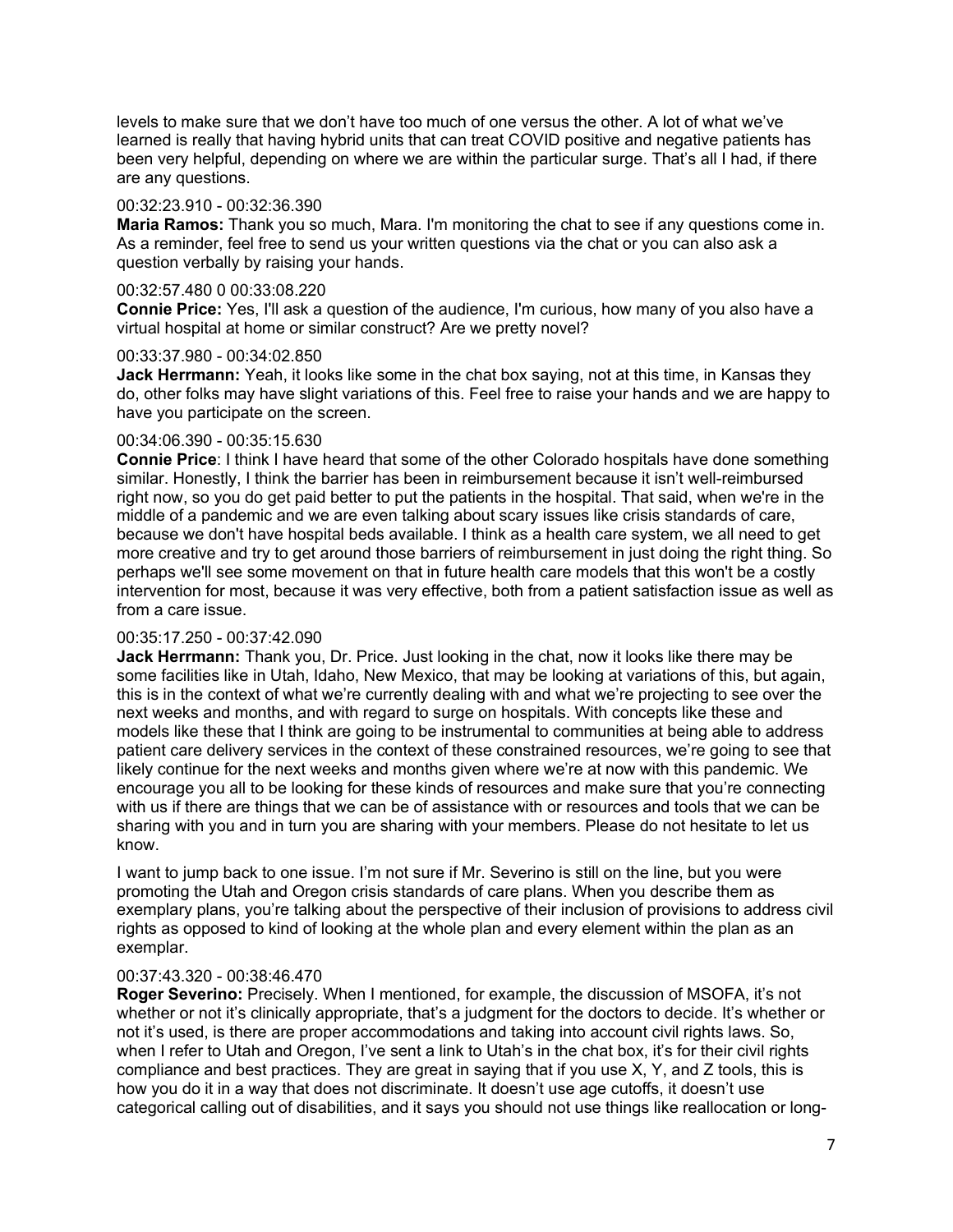term duration. So, it has green lights, yellow lights, and red lights. Green lights are what you should do. Yellow lights show if you apply it, how you should modify it and make accommodations. Red lights, you should not do it and here's why. So, from a civil rights perspective, and a civil rights perspective only, we think they are models.

#### 00:38:46.830 - 00:39:46.320

**Jack Herrmann:** I appreciate that clarification because I think this is one of the issues we're going to be challenged with again over the coming months as states and jurisdictions and healthcare systems begin to either develop their plans or refine their plans because of what they're encountering in real time, they're going to need to be able to make real time changes and updates and they're going to need to know what subject matter experts they can reach out to for consultation or consideration and certainly from the perspective of civil rights, they can always reach out to the HHS Office for Civil Rights for any assistance or support, they may need in helping refine update modify those particular components of their plan to ensure that they are respecting civil rights, is that correct?

# 00:39:47.700 - 00:40:23.550

**Roger Severino:** Yes, that's right. For example, we say, there should be individualized assessments of each patient using the best available medical evidence. We don't advise as to what actually counts as the best. That's the expertise of you all to figure out what is the best evidence for the clinical presentation, and if you're going to use discharge, survivability to discharge. So that's, you know, there's different spheres of expertise and we're happy to provide any assistance for anybody on the line if you want to know more of how civil rights laws could apply with whatever tool you may be considering adopting

# 00:40:24.060 - 00:43:26.340

**Jack Herrmann:** Great, thank you. And also, as we try to connect with the patient surge management issues as well as is drawing people's attention to ASPR TRACIE for the many, many resources that ASPR TRACIE has available to you and your members in regards to resources to address search management issues and it will we have obviously great relationships with our partners, including our Denver partners, who can help you know answer questions or lead you to other particular resources that your, your members may need it, as you all begin to continue down this path of facing the very real challenges that this pandemic is bringing to the front line every day. Let me stop and see if Mara or Connie have any additional comments or feedback or would like to pose other questions to the group.

Let me open it up and take a few minuets to ask our State Hospital Association partners: Are there any other topic areas that you would like to either raise on this call or have us consider for future calls? What are the things that are most impacting your members throughout your states or you as a program office, if you will, in administering the COVID-19 supplemental funding that ASPR has provided you? Looking in the chat box here: staffing strategies for surge, delays in discharge for long-term care patients, staffing resources for critical care, more frequently asked questions for addressing vaccination, we'll add these to the list.

Anyone think that considerations for telemedicine in the vaccine implementation strategy or the role of telemedicine in vaccine implementation, which has been growing should be addressed?

# 00:43:26.400 - 00:44:40.320

**Roger Severino:** I have a pitch on telemedicine. So my office also regulates HIPAA which you all know and love, and we issued a notice of enforcement discretion earlier this year, allowing use of common telecommunication apps like FaceTime, Zoom, WebEx, and Skype can be used for telemedicine now, and we will not enforce any related HIPAA violation that comes from use of that particular device. Normally you would need a business associate agreement and a few other things, and I think that's helped revolutionize the shift towards telemedicine that will still continue through vaccination. You could use your phone to talk to your patients, if you weren't aware of that. Please take full advantage if your patients are comfortable using their iPhone to communicate